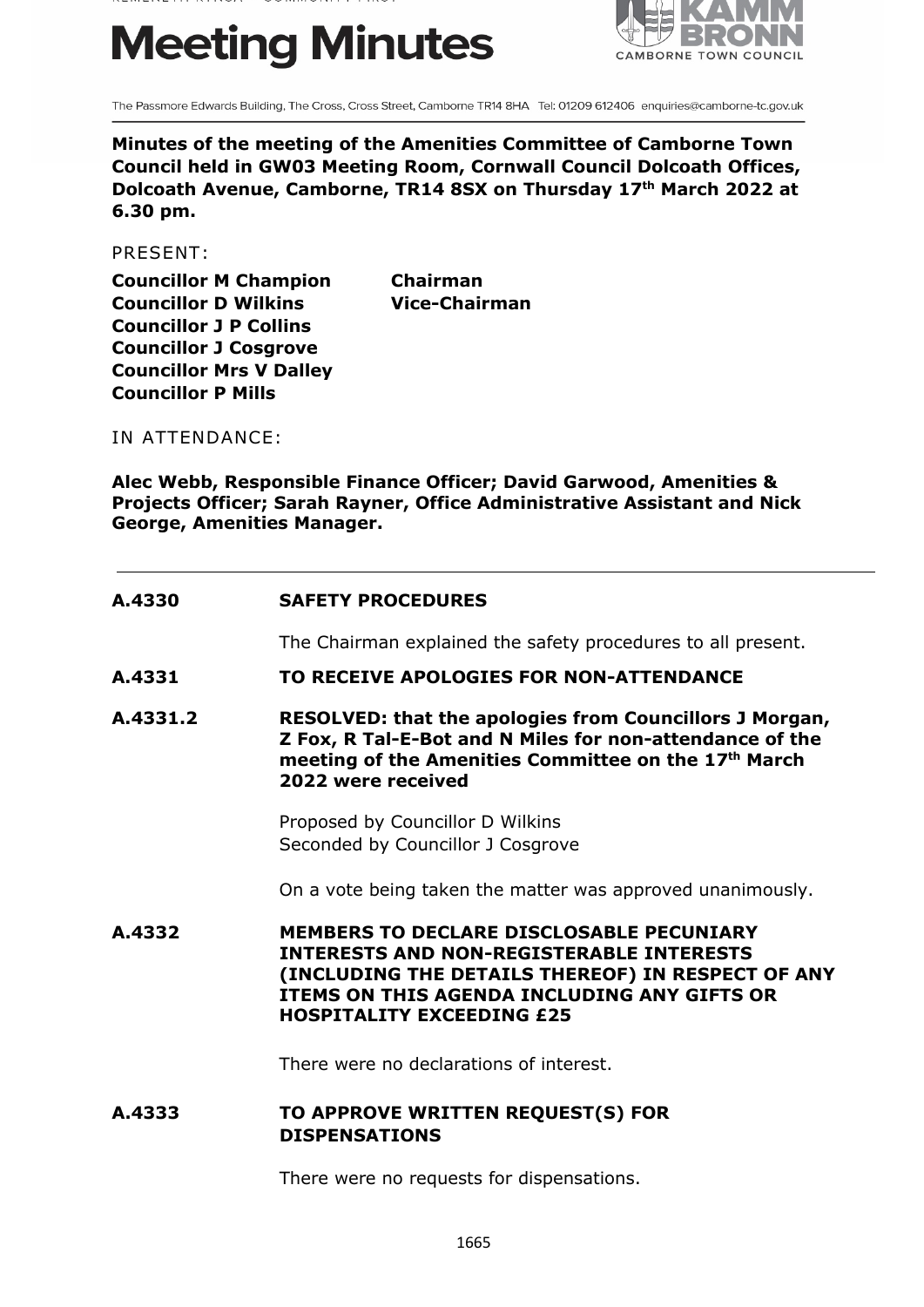#### **A.4334 CHAIRMAN'S ANNOUNCEMENTS**

There were no Chairman's announcements.

#### **A.4335 TO RECEIVE AND APPROVE THE MINUTES OF THE MEETING OF THE AMENITIES COMMITTEE HELD ON 20th JANUARY 2022 AND THE CHAIRMAN TO SIGN THEM**

#### **A.4335.2 RESOLVED: that the minutes of the meeting of the Amenities Committee held on 20th January 2022 were received, approved, and signed by the Chairman**

Proposed by Councillor M Champion Seconded by Councillor D Wilkins

On a vote being taken the matter was approved unanimously.

## **A.4336 MATTERS ARISING, FOR INFORMATION ONLY, WHERE NOT INCLUDED BELOW**

Councillors raised issues from the previous meeting: - A4325.3 – Asbestos removal from Rosewarne car park toilets. The Amenities Officer reported that it had been removed and would be detailing this in the verbal update later in the meeting. A4325.4 – Amenities team will provide designs for artwork at Rosewarne Car Park Toilets.

A4329 – Installation of lockable bollards for Camborne Recreation Ground. The Amenities Officer informed the meeting that the bollards had been purchased and some have been installed. One remaining key lock bollard continues to be used by partner organisations; this will be replaced at earliest practical opportunity.

**A.4337 PUBLIC PARTICIPATION (SUBJECT TO STANDING ORDER 3E MEMBERS OF THE PUBLIC ARE PERMITTED TO MAKE REPRESENTATIONS, ANSWER QUESTIONS AND GIVE EVIDENCE IN RESPECT OF ANY ITEM OF BUSINESS INCLUDED IN THE AGENDA, UP TO A MAXIMUM OF FIFTEEN MINUTES)**

There were no members of the public present.

## **A.4338 TO RECEIVE CORRESPONDENCE FROM A MEMBER OF THE PUBLIC REGARDING NATURE RECOVERY AND COMMUNITY ALLOTMENTS AND AGREE ACTION**

The Amenities and Projects Officer informed Councillors that the Town Council currently provided in excess of the recommended minimum number of allotments, but he was actively researching additional suitable sites. Councillors were asked to recommend potential sites within their wards for recommendation to Cornwall Council. The Amenities and Projects Officer reiterated that Cornwall Council should be initially approached as they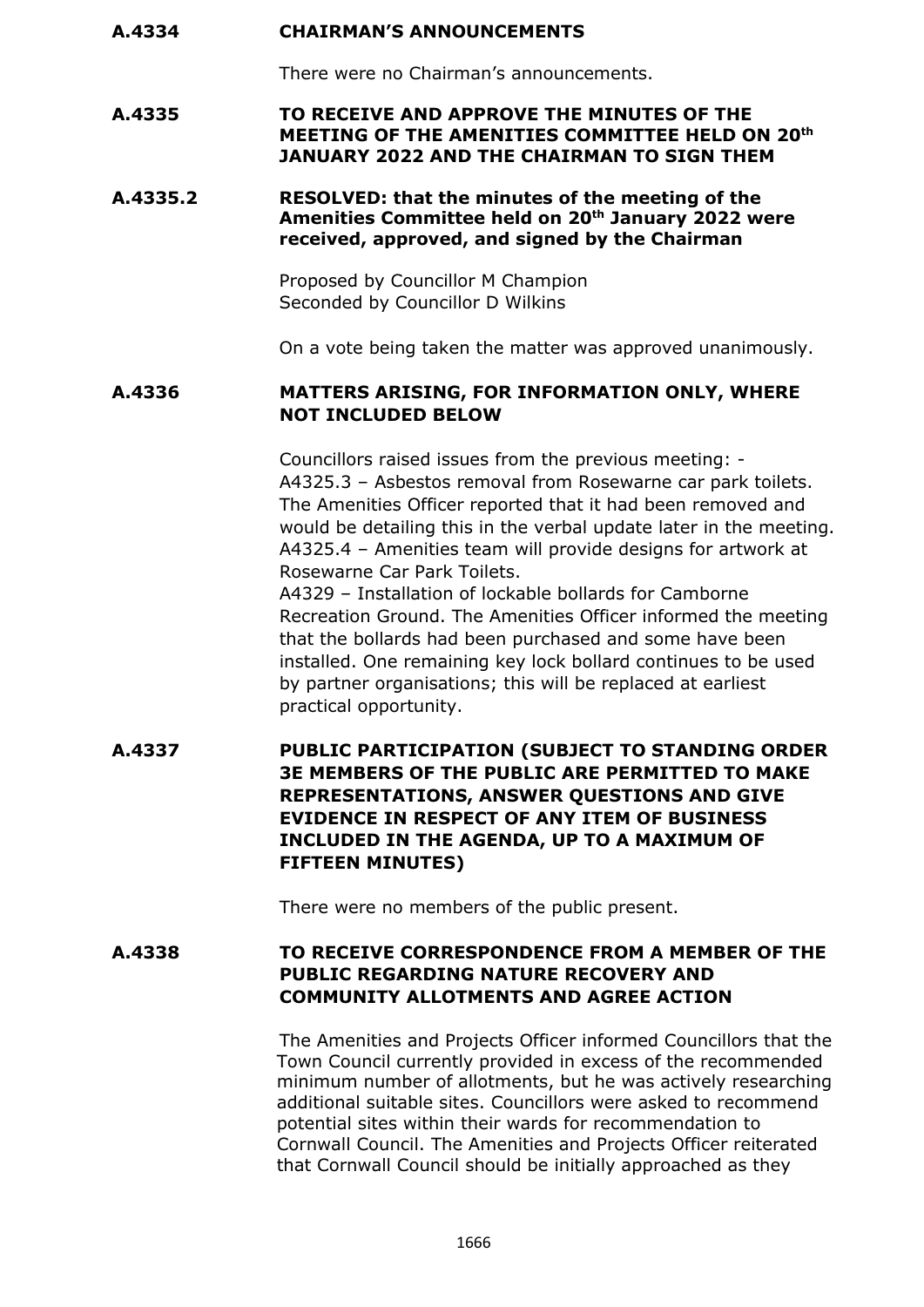have the statutory responsibility for allotment provision in the first instance.

Councillors requested a list of applicants; this could be made available with restrictions from Data Protection. All aspects of Nature Recovery, in the correspondence, should be addressed to the Nature Recovery Working Party.

#### **A.4338.2 RESOLVED: that the correspondence from a member of the public regarding nature recovery and community allotments was received. A response giving thanks for showing interest in the topics covered to be sent. Correspondent to be informed that future questions relating to areas outside of the Council's remit will not be considered by the Committee in the future**

Proposed by Councillor V Dalley Seconded by Councillor D Wilkins

On a vote being taken the matter was approved unanimously.

#### **A.4339 TO RECEIVE THE NET POSITION BY CODE FOR THE AMENITIES REVENUE BUDGET TO THE END OF JANUARY 2022, RFO RECOMMENDATIONS, AND UNDERSPEND RECOMMENDATIONS FOR 2021-2022 AND AGREE ANY ACTION**

The Responsible Finance Officer reported that the current budgets are within targets. The budget for Financial Year 2022/23 was calculated and approved prior to the recent widespread price increases, which will have a severe impact on costing levels and accompanying need for extensive Earmarked Reserve supplements.

### **A.4339.2 RESOLVED: that report of the net position by code for the Amenities Revenue budget to the end of January 2022, the Responsible Finance Officer recommendations, was received and noted**

Proposed by Councillor M Champion Seconded by Councillor D Wilkins

On a vote being taken the matter was approved unanimously.

### **A.4339.3 RESOLVED: that underspends over £1,000 be allocated to the Amenities EMR, and underspends under £1,000 be allocated to the General Reserve, was approved**

Proposed by Councillor M Champion Seconded by Councillor J Collins

On a vote being taken the matter was approved unanimously.

# **A.4340 TO RECEIVE A VERBAL UPDATE FROM THE AMENITIES AND PROJECTS OFFICER REGARDING THE NEW STREET**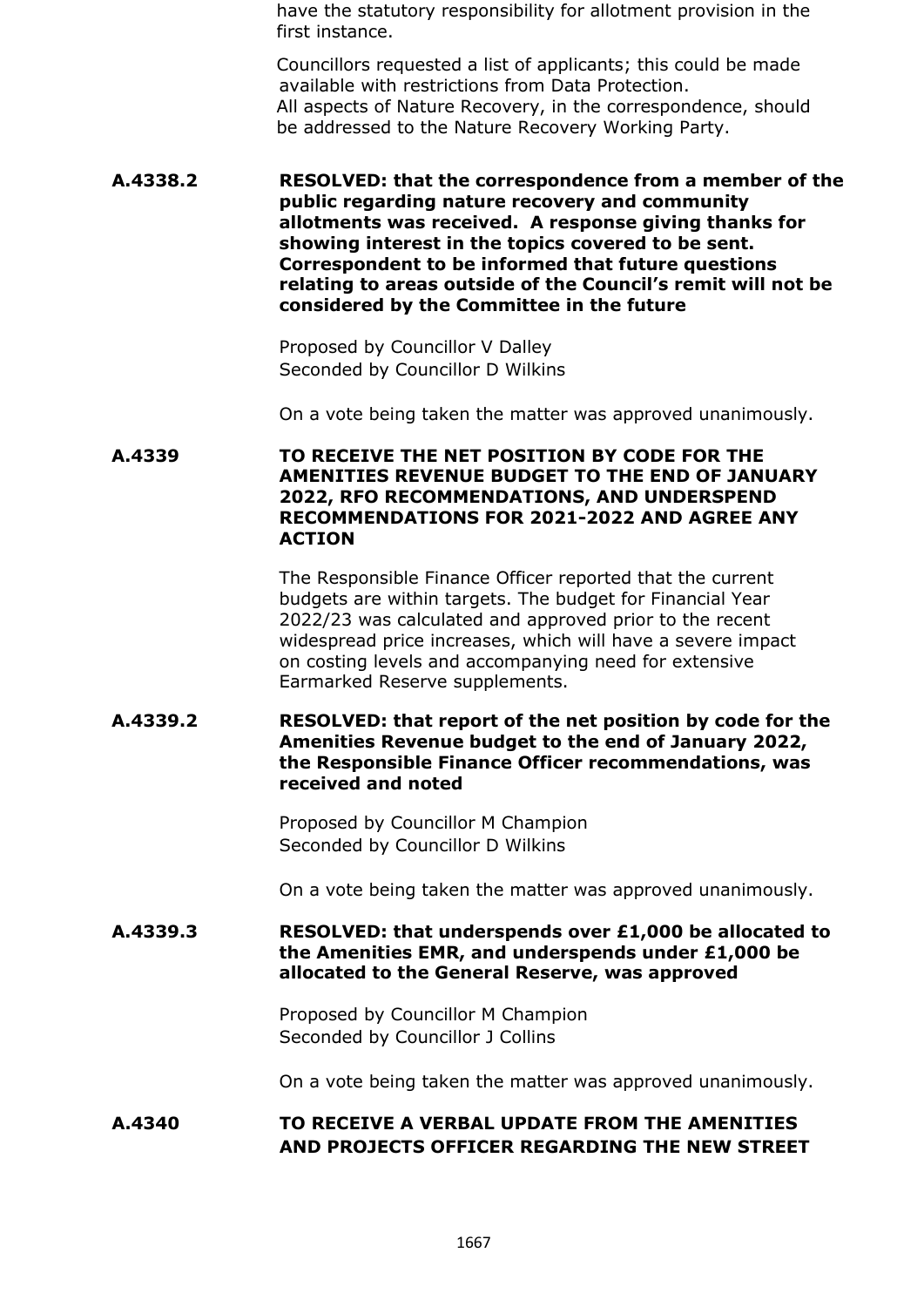### **WEEDING SERVICE AND WASTE MANAGEMENT, AGREE ACTION**

The Amenities Officer reported that the Biffa contract for green space waste management would be ending soon. An extension to the existing waste management contract with Suez with additional bins would come in at a cost well within the existing budget. Requirement for Waste Transfer licences for the Amenities Operatives was being investigated.

The Councillors thanked the Amenities Officer for his report and continued efforts in achieving service initialisation.

### **A.4340.2 RESOLVED: that a verbal update from the Amenities and Projects Officer regarding the new street weeding service and waste management was received**

Proposed by Councillor D Wilkins Seconded by Councillor J Collins

On a vote being taken the matter was approved unanimously

#### **A.4341 TO RECEIVE A VERBAL UPDATE FROM THE AMENITIES AND PROJECTS OFFICER ON ROSEWARNE TOILETS PROGRESS TO DATE, AGREE ACTION AND AUTHORISE EXPENDITURE**

The Amenities Officer reported that the asbestos had been removed from Rosewarne toilets. Complete removal was prudent to avoid future issues.

Whiterock plastic ceiling panels have been installed which were easy to clean and move for maintenance access.

It is hoped that the toilets will be finished in time to open for Trevithick Day.

# **A.4341.2 RESOLVED: that a verbal update from the amenities and projects officer on Rosewarne Toilets progress to date was received**

Proposed by Councillor M Champion Seconded by Councillor D Wilkins

On a vote being taken the matter was approved unanimously.

## **A.4342 TO RECEIVE A WRITTEN REPORT FROM THE AMENITIES AND PROJECTS OFFICER REGARDING A PLANTING AT ROSEWARNE CAR PARK, AGREE ACTION AND AUTHORISE EXPENDITURE**

The Amenities Officer reported that the planting proposal at Rosewarne didn't meet the criteria for the Welcome Back Fund, and that the application was refused.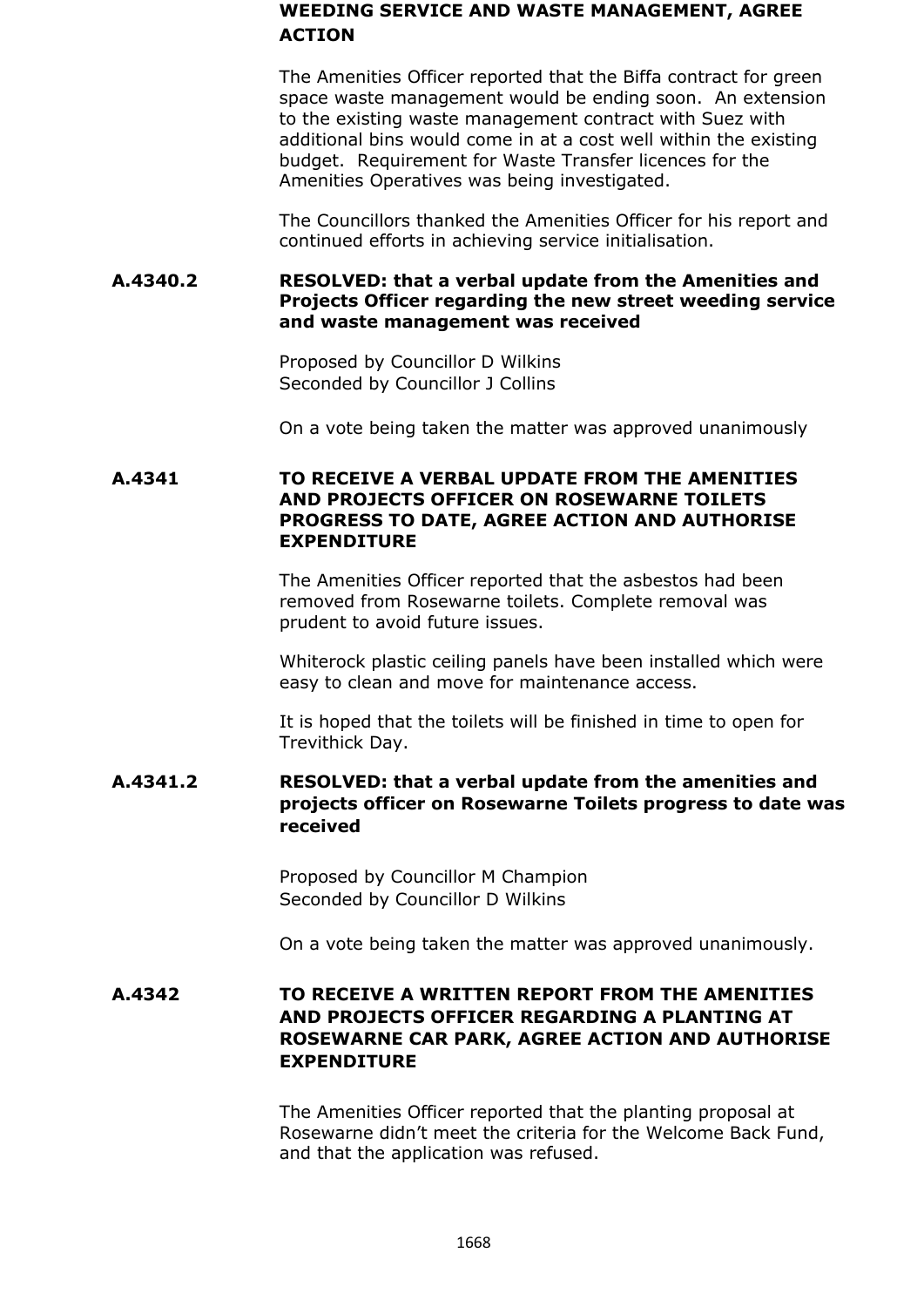The Amenities Manager reported on the re-planting scheme, this would utilise sleepers currently situated at Unit 5. The outstanding cost of the project, whilst using existing materials will be £1,350, a saving of over £500.

Councillors questioned if the criteria for the Welcome Back Fund could be checked. The Responsible Finance Officer agreed to contact Cornwall Council and report back with any findings.

## **A.4342.2 RESOLVED: that written and verbal reports from the amenities and projects officer regarding planting at Rosewarne Car Park, were received**

Proposed by Councillor D Wilkins Seconded by Councillor J Cosgrove

On a vote being taken the matter was approved unanimously.

#### **A.4342.3 RESOLVED: that option 2 of the report was approved, the expenditure of £1,350 from the Public Convenience Costs budget code was authorised**

Proposed by Councillor D Wilkins Seconded by Councillor V Dalley

On a vote being taken the matter was approved unanimously.

#### **A.4343 TO REVIEW THE FLORAL DISPLAY CHARGES FOR 2022 AND AGREE ACTION**

The Amenities Officer advised that the charges for floral displays had been reviewed and that they should remain unchanged for Financial Year 2022/23. The contract with Warnes Plants had been extended without uplift.

Camborne Town Council would no longer provide plantings for individuals and the Amenities Officer will be contacting the relevant person to inform them of this change.

Businesses will be approached for sponsorship.

There has been a lot of new interest in the floral displays with lots of positive comments.

#### **A.4343.2 RESOLVED: that the floral display charges for 2022 were reviewed and the charges agreed**

Proposed by Councillor V Dalley Seconded by Councillor P Mills

On a vote being taken the matter was approved unanimously.

#### **A.4344 TO RECEIVE CORRESPONDENCE FROM CORNWALL COUNCIL REGARDING THE LOCAL MAINTENANCE PARTNERSHIP 2022 AND APPROVE ACTION**